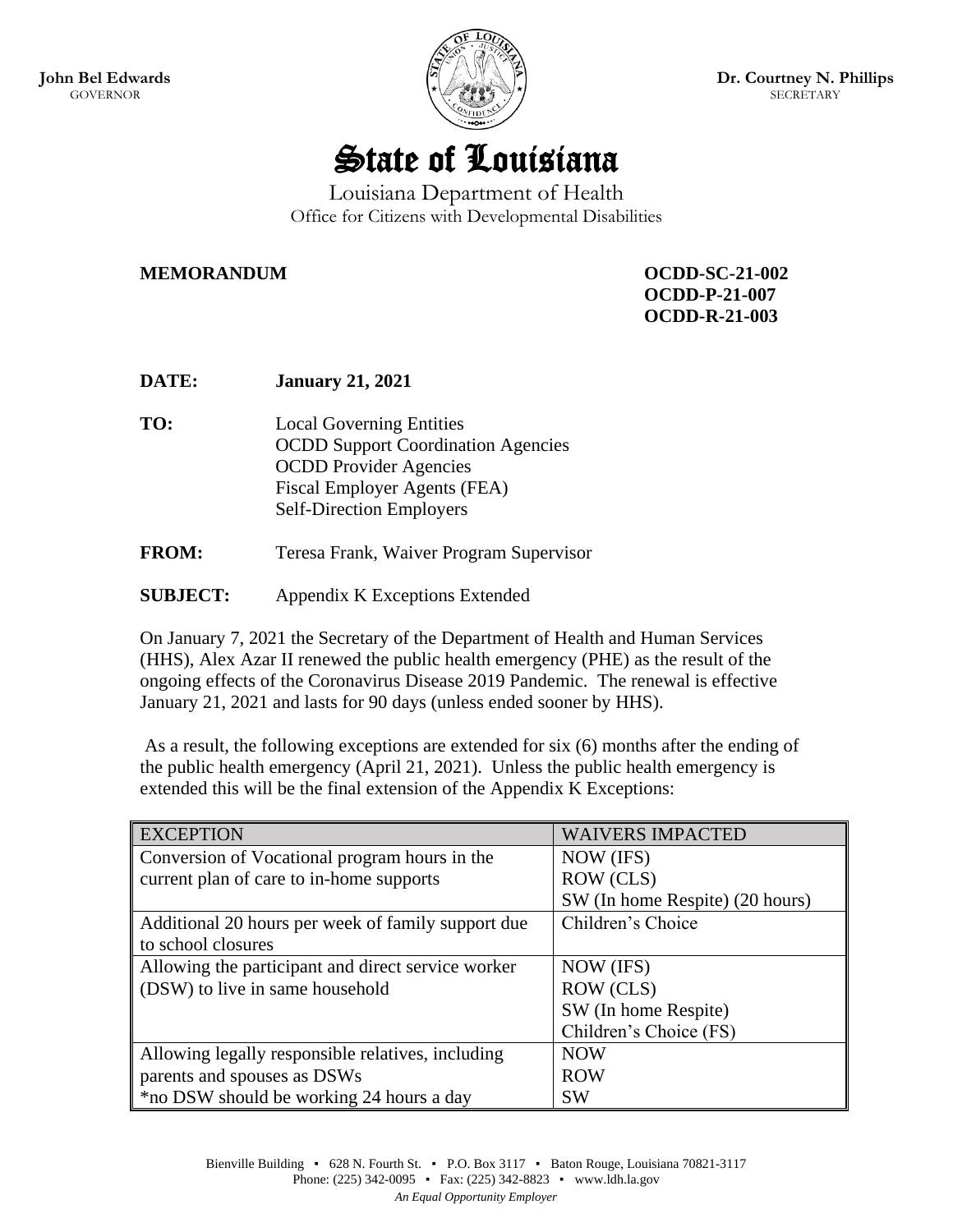Appendix K Exceptions Extended January 21, 2021 Page 2

| <b>EXCEPTION</b>                                   | <b>WAIVERS IMPACTED</b> |
|----------------------------------------------------|-------------------------|
| including parents                                  | Children's Choice       |
| Allowing an abbreviated DSW training prior to work | All Waivers             |
| Allowing suspension of Background Checks if DSW    | All Waivers             |
| lives in home with participant                     |                         |

Additionally, the following General Exceptions have been extended:

| <b>EXCEPTION</b>                                     | <b>WAIVERS IMPACTED</b> |
|------------------------------------------------------|-------------------------|
| Hazard Pay for individuals working with participants | <b>All Waivers</b>      |
| exposed to or infected with COVID-19 per Hazard      |                         |
| Pay Policy                                           |                         |
| Virtual Initial, Quarterly and Annual meetings with  | <b>All Waivers</b>      |
| Support Coordination and Provider visits             |                         |
| Extension of current prior authorization beyond the  | <b>All Waivers</b>      |
| plan of care year without penalty                    |                         |
| Waive 30 day Continuity of Care Provision            | <b>ROW</b> and NOW      |

## **UPDATED PROVIDER ATTACHMENTS REQUIRED**

OCDD is not extending acceptance of prior year Provider attachments for the Plan of Care. All provider attachments are required to be updated in the first quarter of 2021. All annual plans of care submitted after 12/31/2020 will require updated provider attachments.

## **90L FORMS**

Additionally, expiring 90Ls must be updated when the plan of care is due, prior to holding the planning meeting. However, **90L forms that are expiring before the new CPOC**, and that **cannot be obtained** from the participant's physician (by office visit or *telemedicine*), can be substituted with a current statement of approval (SOA). If you have questions concerning specific 90Ls for participants please bring them to the attention of OCDD waiver staff. Current medications and a current diagnosis should be documented on the plan of care, as well as the reason the updated 90L could not be obtained. This is also the exception for the new workups: if the 90L can't be obtained at this time use the current SOA.

## **THE 16 HOUR RULE (not included in Appendix K)**

Authorization for Worker to Exceed 16-Hour Service Limitation:

- The Local Governing Entity (LGE) may approve IFS-D or IFS-N workers to provide services for more than 16 hours in a 24 hour period, which includes a combination of IFS-D and IFS-N services, in the following circumstances:
	- o On a non-routine, time limited basis when the primary caregiver is unable to provide care to the recipient outside the regular IFS hours due to: